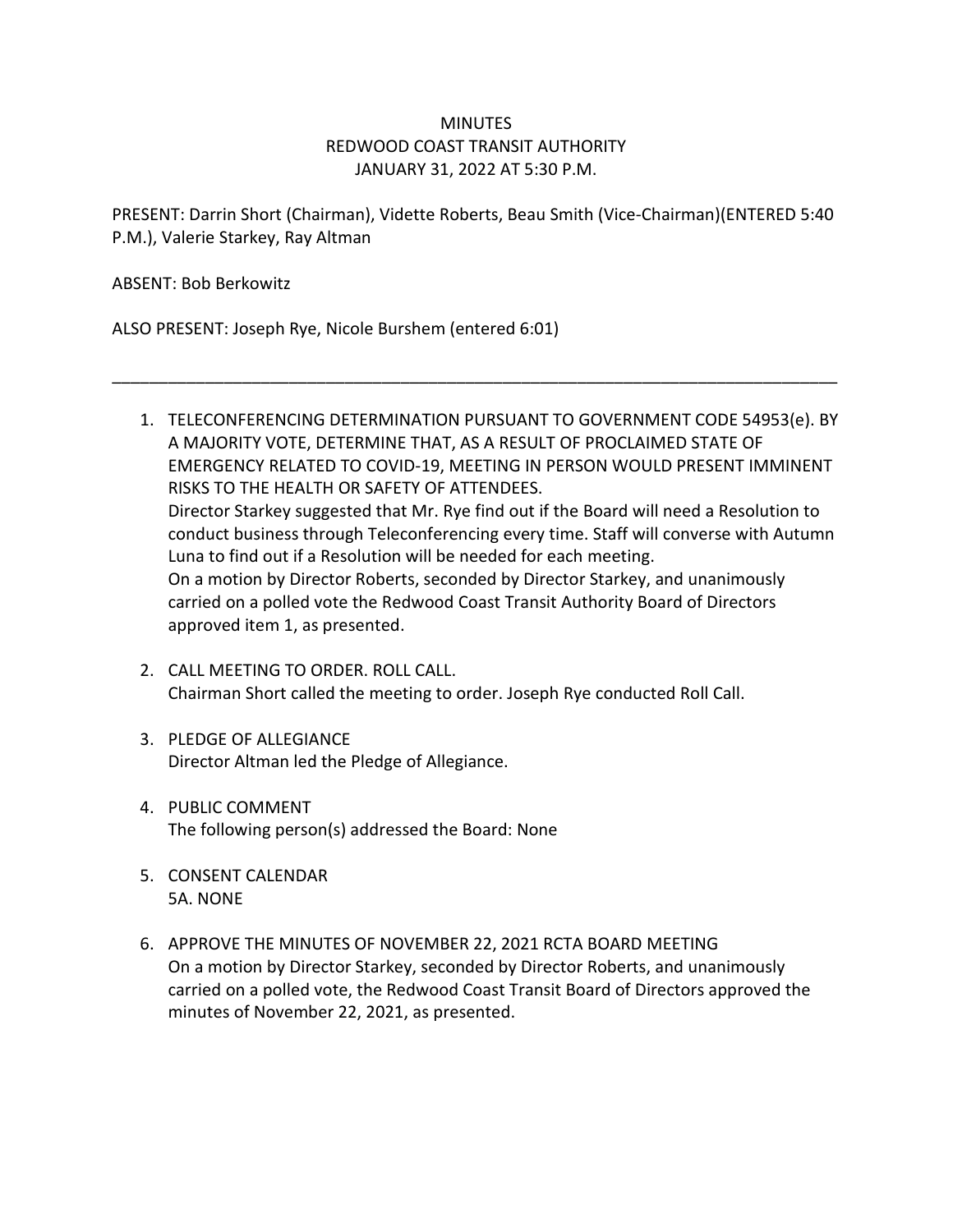7. REVIEW AND ACCEPT FISCAL YEAR 2020-21 RCTA FINANCIAL AUDIT FROM RJ RICCIARDI CPAs

Discussion was held regarding the Fiscal Year 2020-21 RCTA Financial Audit. Mr. Rye reported there were no issues flagged for correction. RCTA staff will work with RJ Ricciardi to finalize the audit and submit to the State Controller by December  $31^{st}$ . This allows RCTA to remain eligible for various state transit funding.

On a motion by Director Altman, seconded by Director Starkey, and unanimously carried on a polled vote, the Redwood Coast Transit Authority Board of Directors approved the Fiscal Year 2020-21 RCTA Financial Audit from RJ Ricciardi CPAs, as presented.

8. REVIEW AND APPROVE RCTA FISCAL YEAR 2020-21 RCTA ANNUAL REPORT

Discussion was held regarding the Fiscal Year 2020-21 RCTA Annual Report. Mr. Rye reported RCTA's service was proactively cut in late FY 2019-20 as the pandemic began. This helped prop up productivity numbers and save the agency significant money. Overall system revenue hours in FY 2020-21 were down 30%, DAR hours were down 37%. Dial-a-Ride activity was slightly less impacted than fixed routes. DAR ridership declined by 34.5%, while RCTA lost 50.7% of its prior fixed route ridership. Crescent City Local Routes lost 50.2% of prior year ridership. Routes 20 and 199 were impacted slightly more and were down 52.3%. As a whole, RCTA has experienced a staggering ridership loss since early 2020 due to the COVID-19 pandemic. Chairman Short asked about the rejected bus purchase of April 2021. Mr. Rye responded that the grant funds were executed in late April 2021, and staff worked with CalACT and Creative Bus Sales to rapidly put an order of three buses together. However, the CalACT purchasing cooperative contract expired on April 30, 2021, and RCTA submitted a packet of procurement docs to Caltrans on April 27th. Caltrans responded that they did not have enough time to go over the package and denied our procurement request. This denial set RCTA back by at least 9 months as RCTA had to wait for a new CalACT purchasing contract before another order could be placed. This re-order of three buses occurred in December 2021. Director Smith asked regarding morale has been with the increase of wages. Fernando Hernandez responded morale been good regarding the pay. We lost three drivers due to other circumstances.

On a motion by Director Smith, seconded by Director Altman, and unanimously carried on a polled vote the Redwood Coast Transit Authority Board of Directors approved the RCTA Fiscal Year 2020-21 RCTA Annual Report.

9. APPROVE PURCHASE ORDERS WITH CARAHSOFT INC FOR SWIFTLY AVL/CAD FIXED ROUTE SOFTWARE FOR GTFS-RT AND APPROVE EXPANSION OF EXISTING RELATIONSHIP WITH TRILLIUM TRANSIT FOR PROVISION OF GTFS FEEDS/INTEGRATION AND UPGRADED WEBPAGE MAPS IN SUPPORT OF RCTA's FAR NORTH CONTACTLESS FARE PAYMENT PROJECT.

Discussion was held regarding purchase orders for GTFS-RT software that will be required as part of the Contactless Fare Payment Project. Mr. Rye reported out on the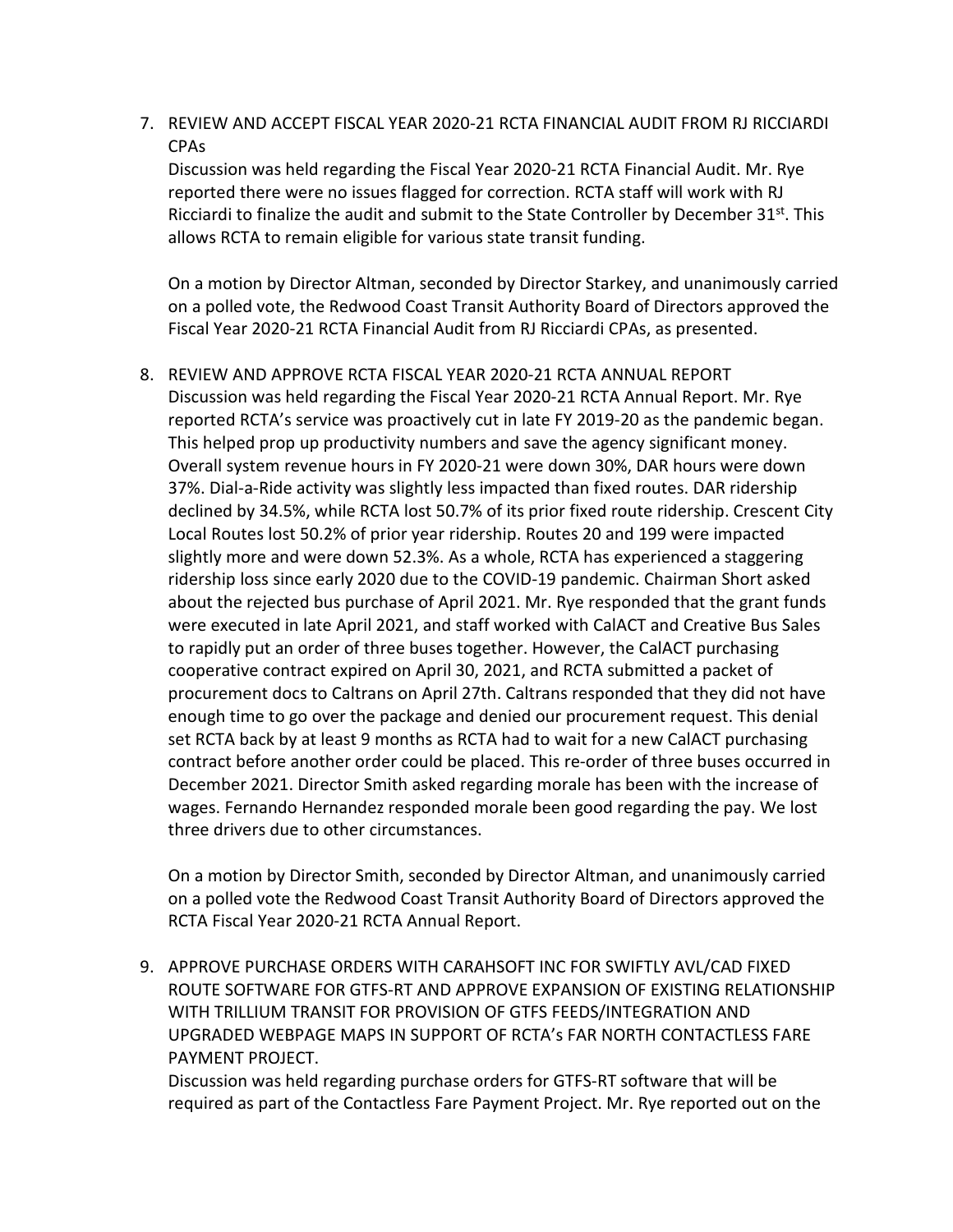following: Swiftly Transit Data AVL/CAD Dashboard software, and Expanding the existing partnership with Trillium for integration of GTFS-RT and new interactive website maps. Staff recommendation is to approve the purchase orders, with Trillium for updated rider-facing interactive website maps, and with Swiftly for their dashboard that also produces GTFS-RT data for export. Both elements assist RCTA in preparation for the Far North Group contactless Fares Project (accepting debit/credit cards). Director Starkey asked if this will be simple for the staff to learn and operate. Mr. Rye responded yes, just a little more training and emphasis that embracing this technology is mandatory to hoe RCTA does business in 2022. Director Altman asked if we get this technology for staff to monitor daily service? Mr. Rye responded yes; the dispatchers should be able to monitor constantly, but First Transit supervisors and RCTA staff can also monitor the system from near or afar. Director Altman asked if it was effective as a planning tool? Mr. Rye responded it is great for research and planning, especially with the RCTA tablets that providing spatial ridership data.

On a motion by Director Starkey, seconded by Director Altman, and unanimously carried on a polled vote, the Redwood Coast Transit Authority Board of Directors approved Purchase Orders with Carahsoft Inc. for Swiftly AVL/CAD fixed Route software for GTFS-RT and Expansion of existing relationship with Trillium Transit for provision of GTFS feeds/integration and upgraded webpage maps in support of RCTA's Far North Contactless Fare Payment project.

## 10. DISCUSSION OF 2024 GROUND LEASE EXTENSION – 140 WILLIAMS DRIVE RCTA OPERATIONS & MAINTENANCE FACILITY

Discussion was held regarding RCTA's existing Ground Lease. The original ground lease between the Fairgrounds and RCTA was executed in 2004 and good for 20 years with a 20-year extension option set for 2024. This is the ground upon which RCTA's 140 Williams Drive RCTA Operations & Maintenance Facility sits. Mr. Rye reported that he felt that it was intended that the ground lease between RCTA and the Fairgrounds would extend for another 20 years to maximize the major investment that RCTA made to build the current building. RCTA wishes to start extension discussions early for maximum flexibility. Staff is seeking Board input on this situation in case an opportunity may rise from RCTA's concurrent "Cultural Center Hub" project that could include a facility for both transfer of passengers AND operations and maintenance at some type of staffed downtown transit transfer hub. In theory RCTA could perhaps find a location big enough to house an office/kiosk that would better oversee daily operations. This facility is a longshot, but no harm in having a discussion. Director Smith asked if we get advice from a realtor about having another option for a building that we may be able to lease option to buy. Mr. Hernandez responded we have reached out to a realtor we just don't have to funds assembled to buy an existing building nor to build a new building. Director Roberts asked if we were to purchase a property and relocate would property tax be exempt. Mr. Rye responded we would have to research that.